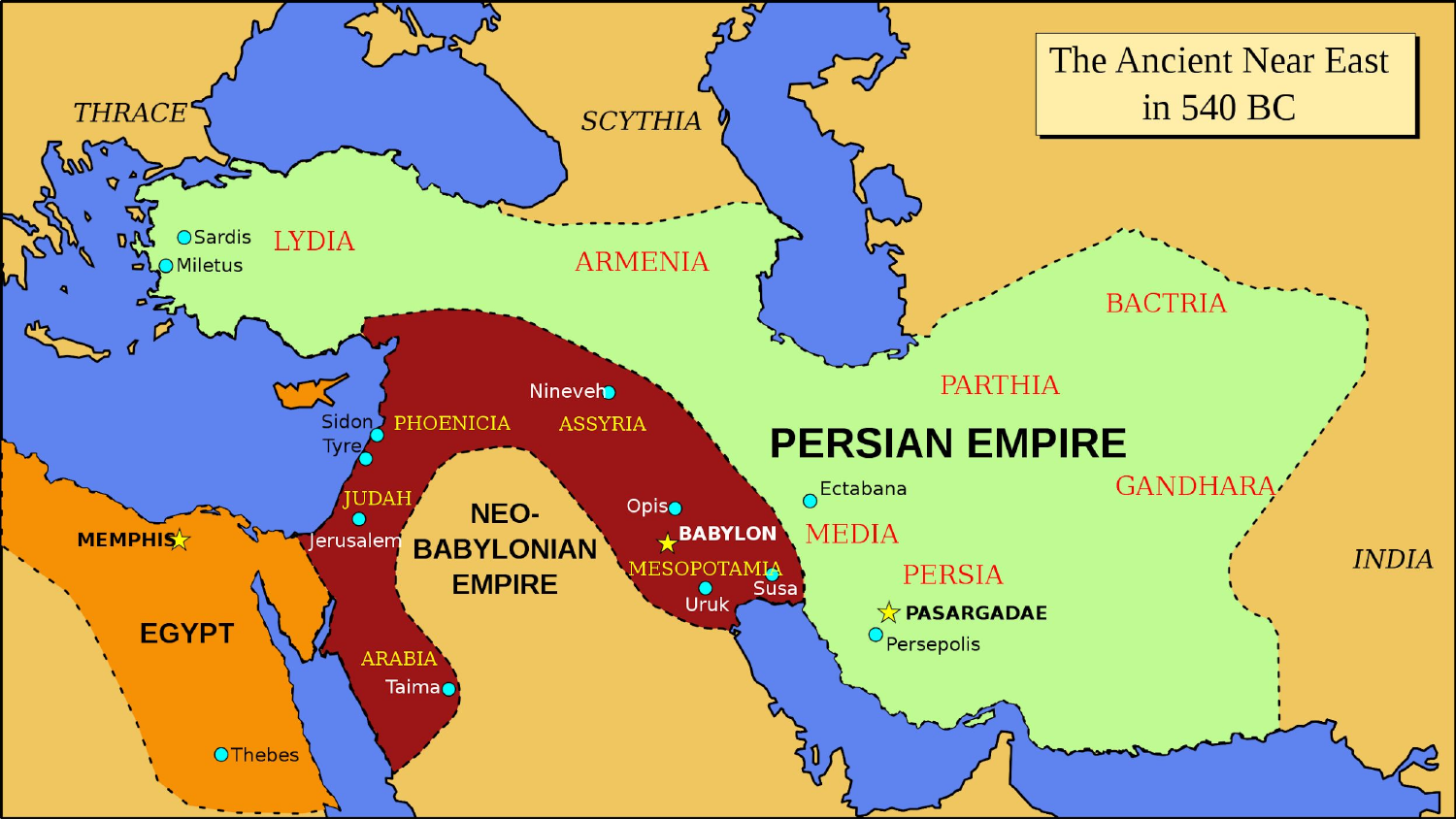#### EZRA - NEHEMIAH

- $\bullet$  586 BC Judah is "exiled" to Babylon
- 539 BC Cyrus the Persian overthrows Babylon
- $\bullet$  538 BC Cyrus decrees that captive people may return to their homelands
- 537 BC Jeshua, Zerubbabel and 50,000 return
- $\bullet$  535 BC The foundation of the Temple is laid
- 535 BC The Temple-project STOPS
- $\bullet$  520  $\texttt{BC}$  Haggai and Zechariah call the people to finish the Temple
- 458 BC Ezra travels to Jerusalem from Babylon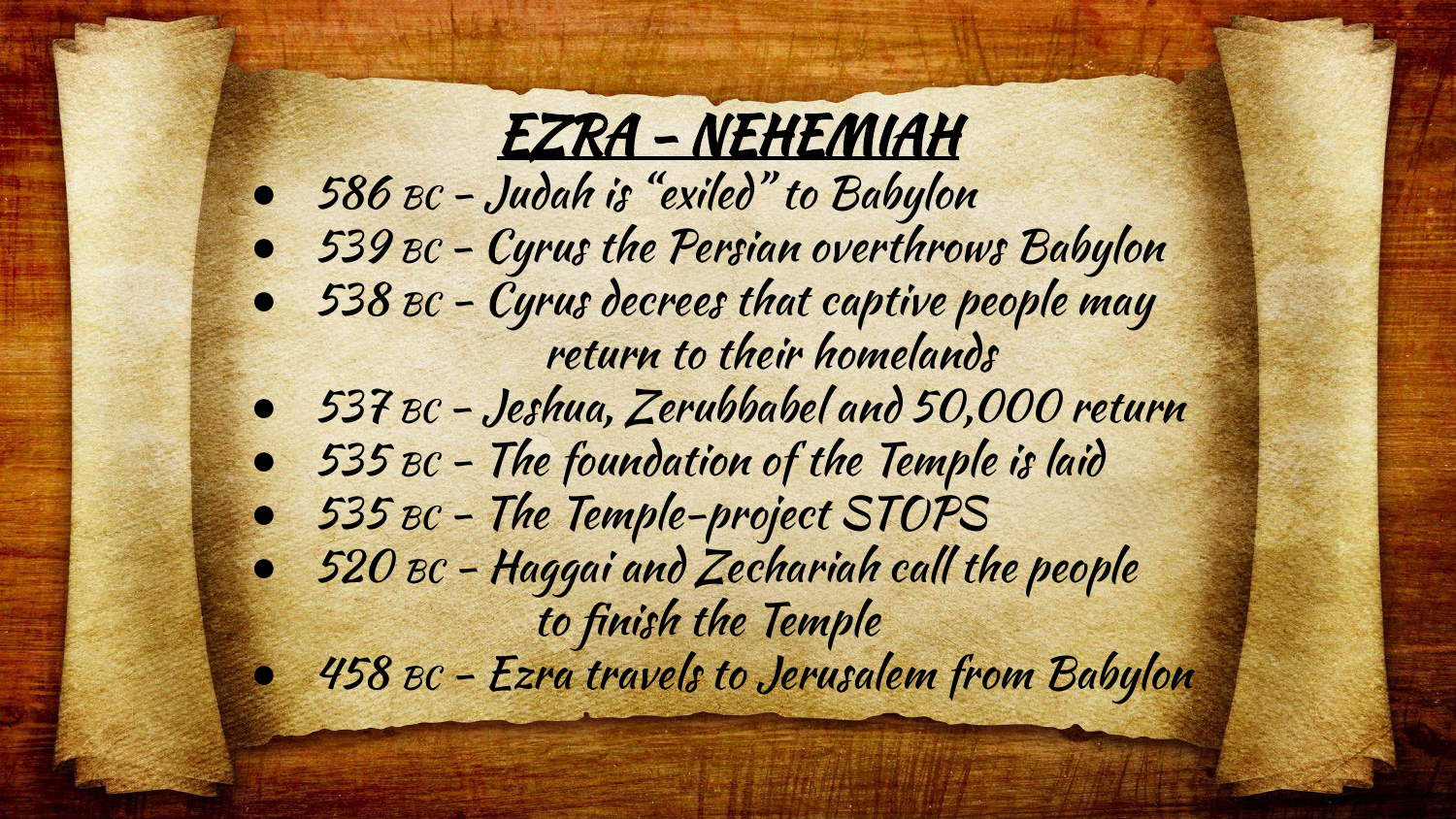

Ezra and Nehemiah were friends who served God together in Jerusalem in the 440's BC (Nearly 100 years after the early return of the exiles) EZRA - built up and encouraged the PEOPLE NEHEMIAH - built up and restored the WALLS of Jerusalem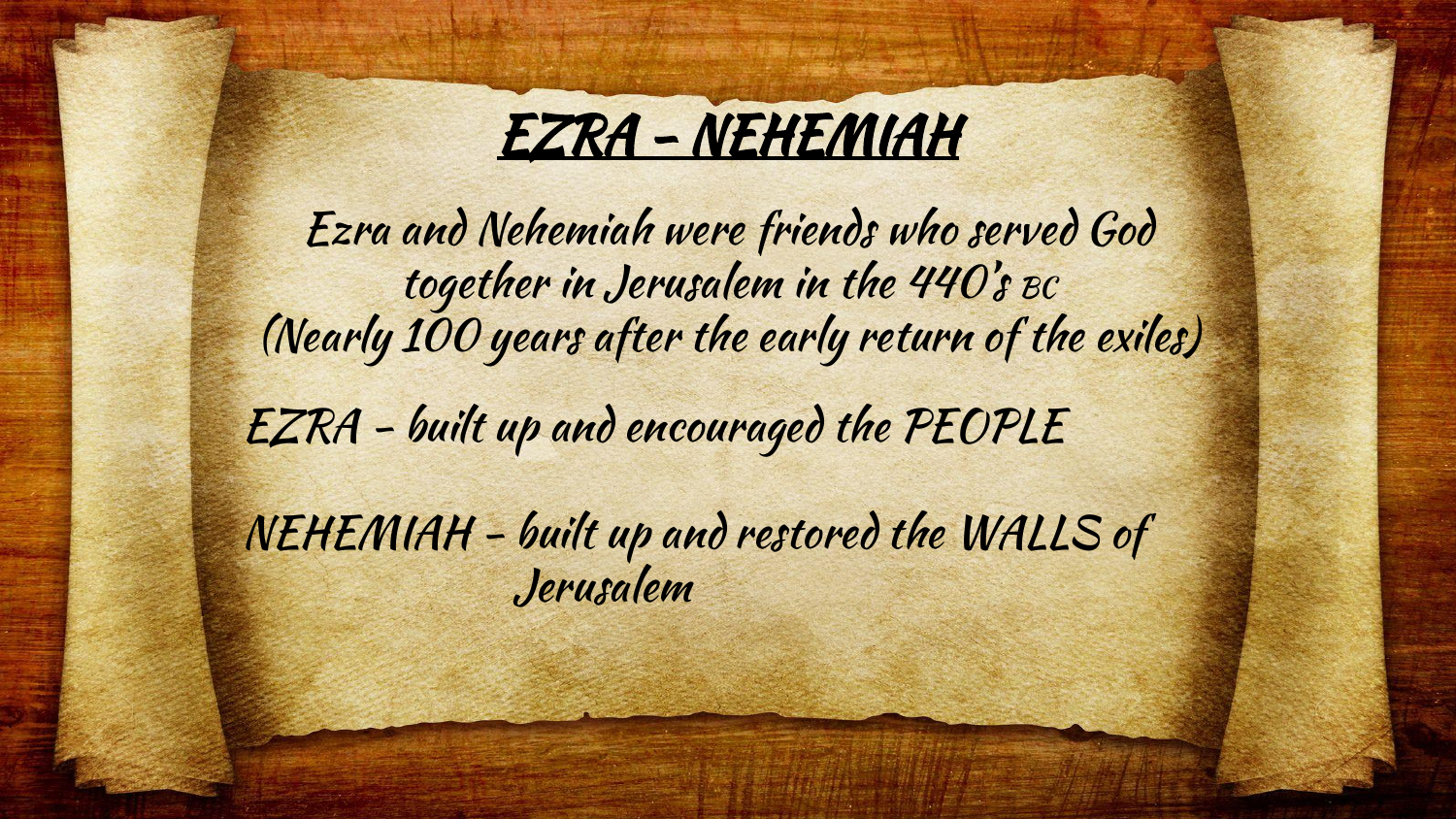

As part of Ezra's ministry to the people, he wrote down their history and their laws.

Compare 2 Chron. 26:22-23 with Ezra 1:1-3

Ezra is a continuation of where Chronicles left off, which makes sense… …because Ezra is the author of 1+2 Chronicles, written in 450-425BC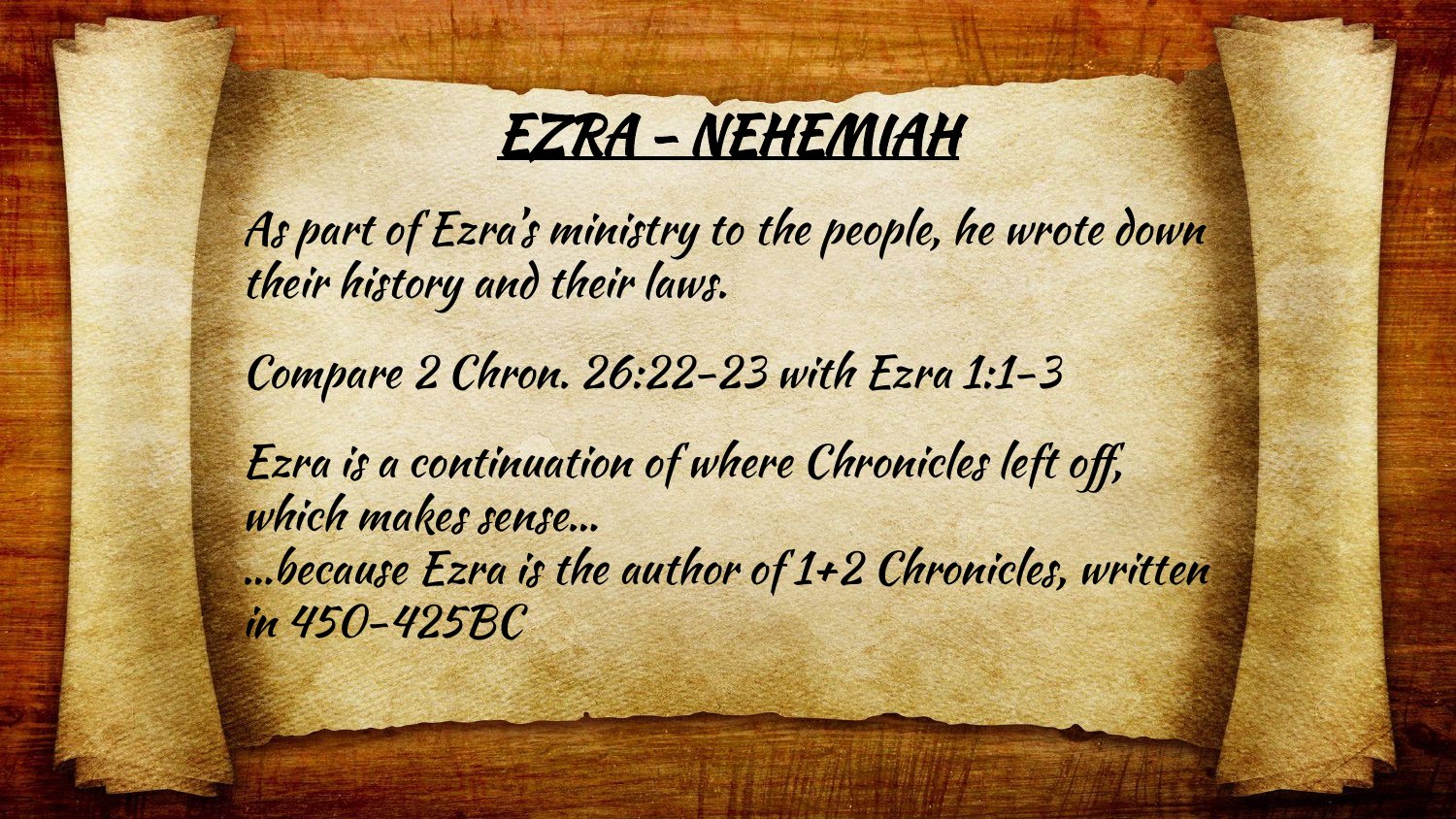

As part of Ezra's ministry to the people Ezra, who led a group of exiles back to Palestine in 458, was concerned about building a true spiritual foundation for the people. To further that purpose he evidently compiled the "Chronicles" in order to emphasize the importance of religious purity, the proper place of the law, the Temple, and the priesthood. Thus he omits detailed activities of the kings and prophets,

stressing instead the rich heritage of the people and the blessing of their covenant relationship to God.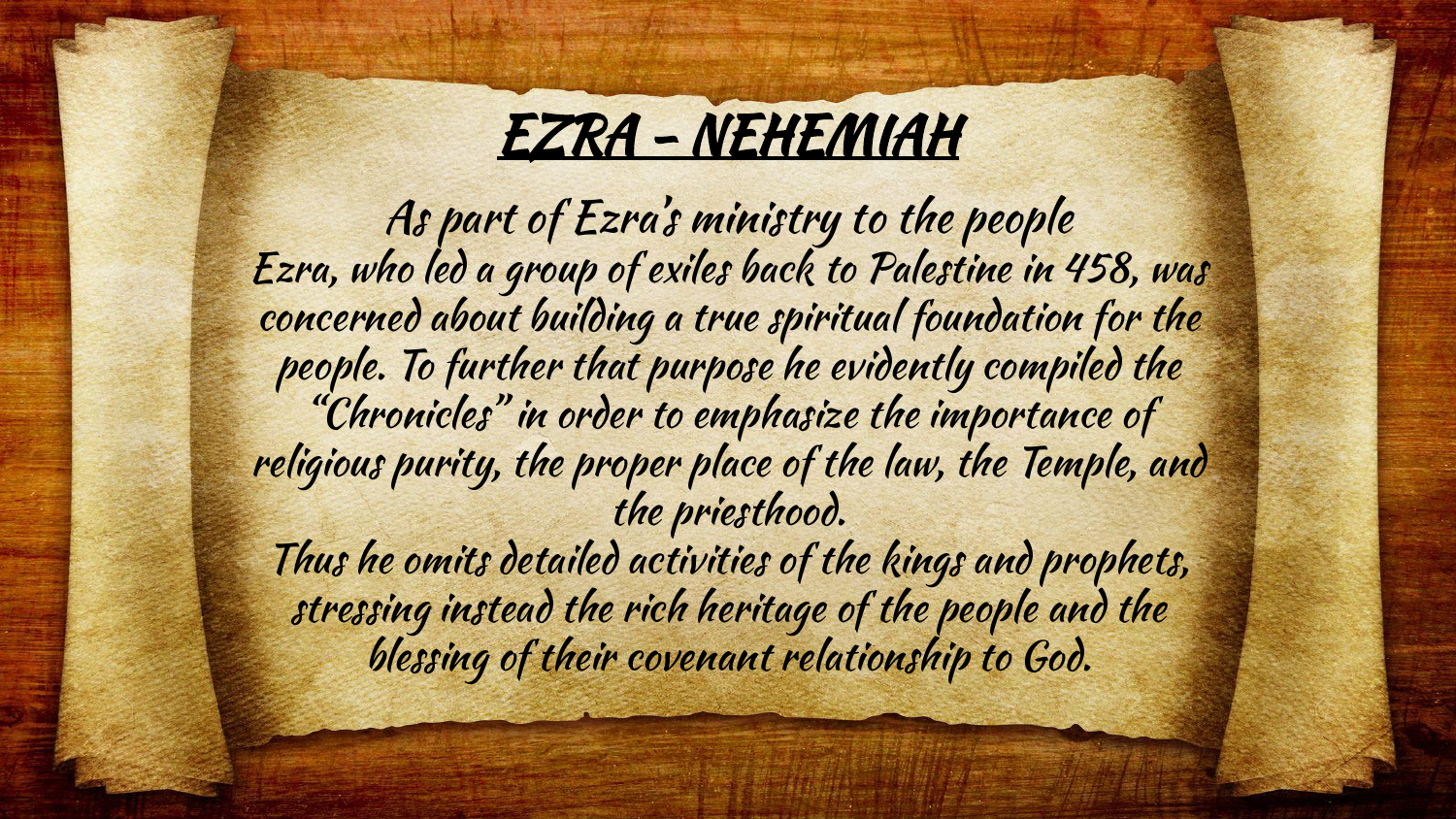

"Unquestionably he used sources in compiling the book, including:

- prophetic records by Samuel (1 Chron. 29:29), Isaiah (2 Chron. 32:32), and others (2 Chron. 9:29; 12:15; 20:34; 33:19);
- but particularly a source called "the Book of the Kings of Judah and Israel" (2 Chron. 16:11; 25:26). This is not the canonical 1+2 Kings, but likely some earlier court record." (Charles Ryrie)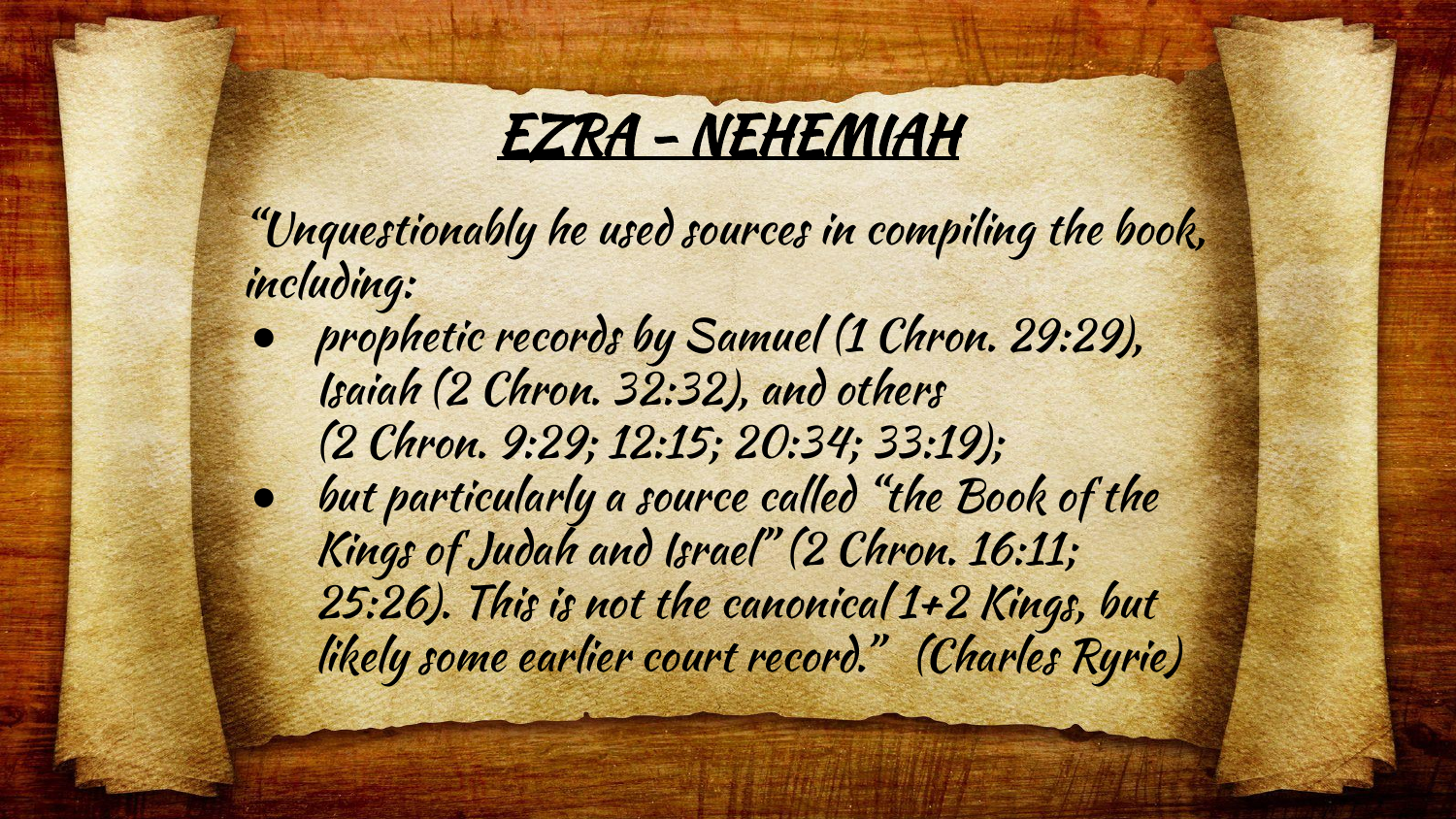

Haggai Zechariah Malachi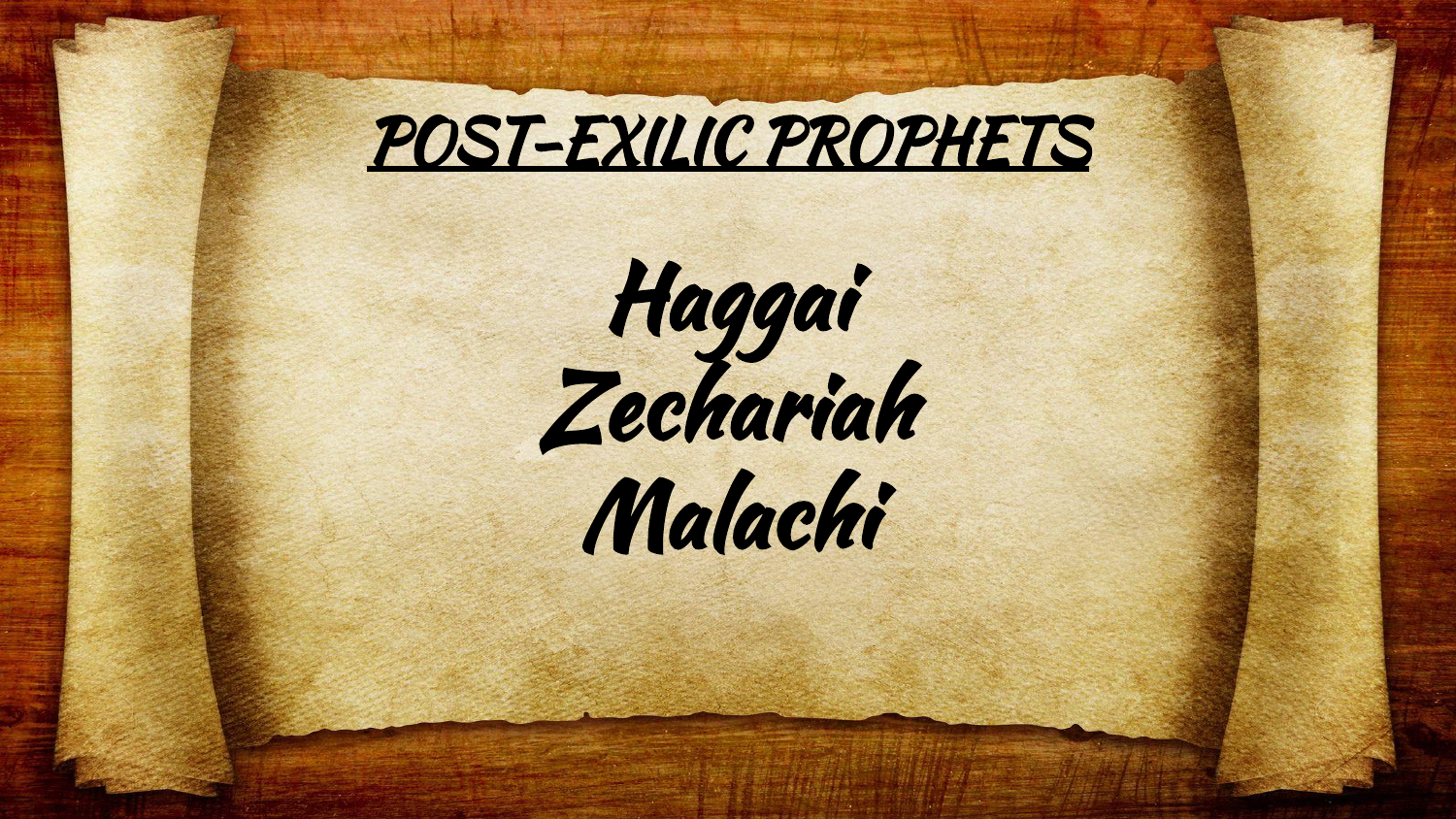## UNLEADED FUEL ONLY





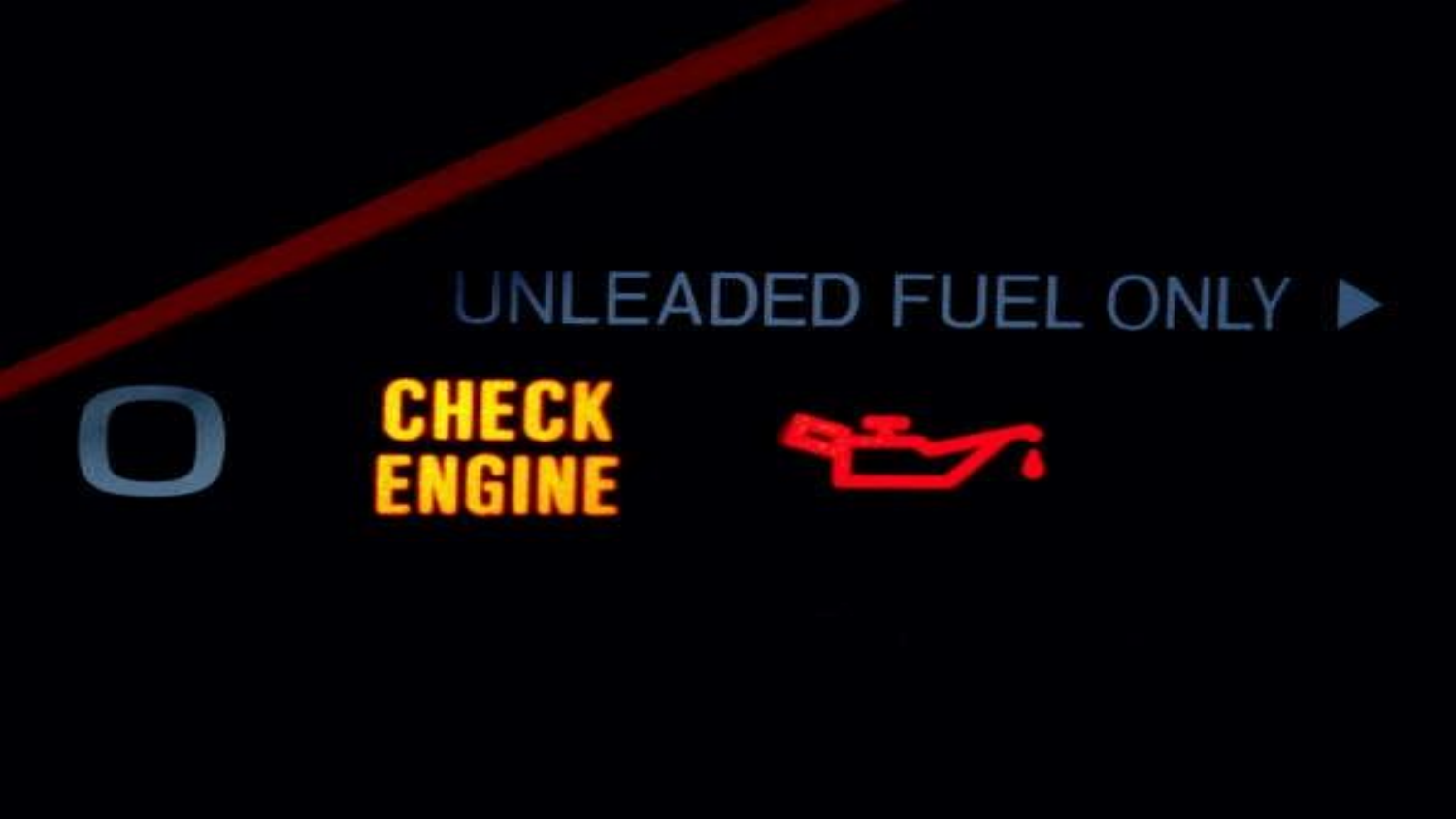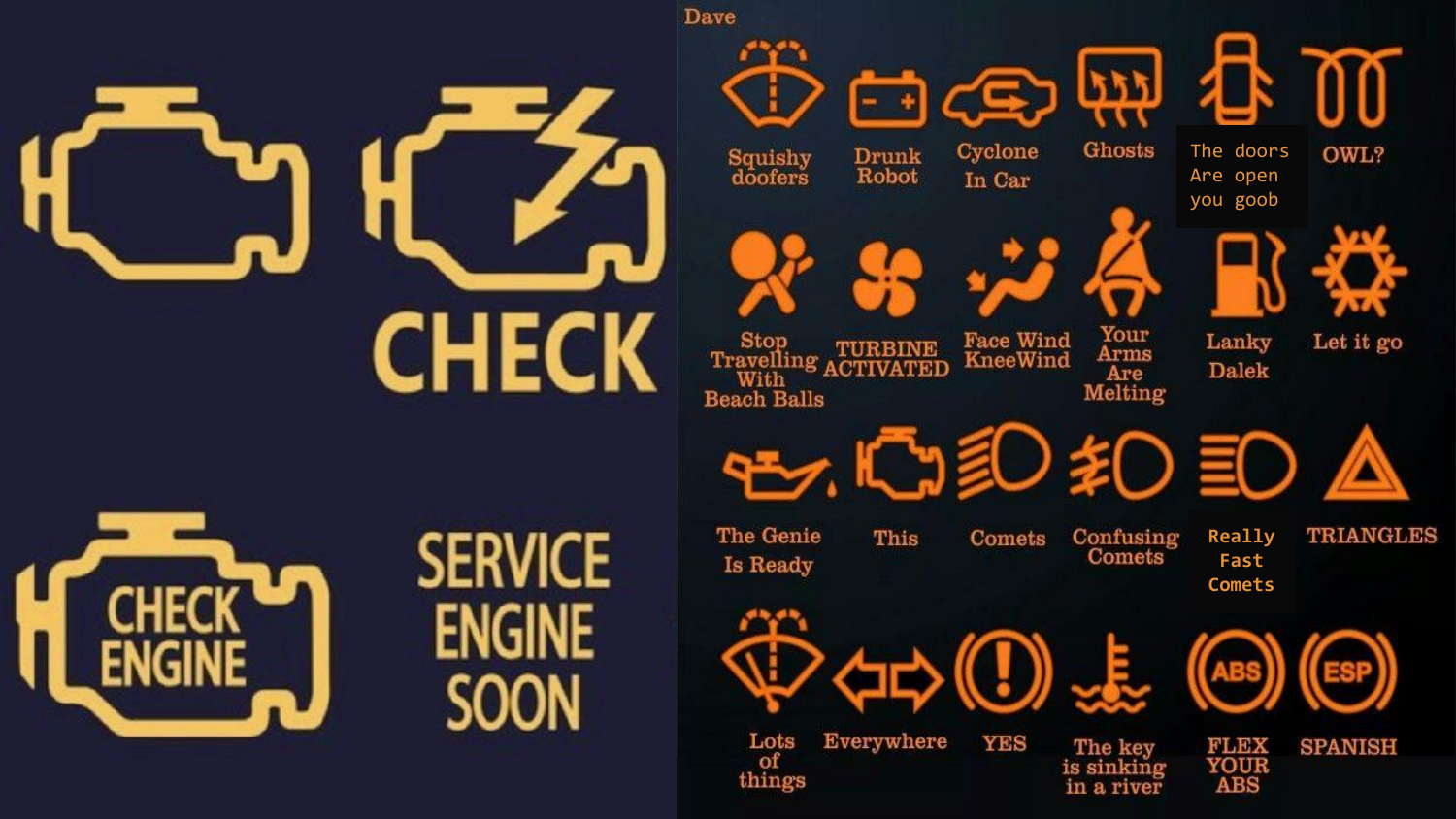# HAGGAI - THE HEART OF WORSHIP





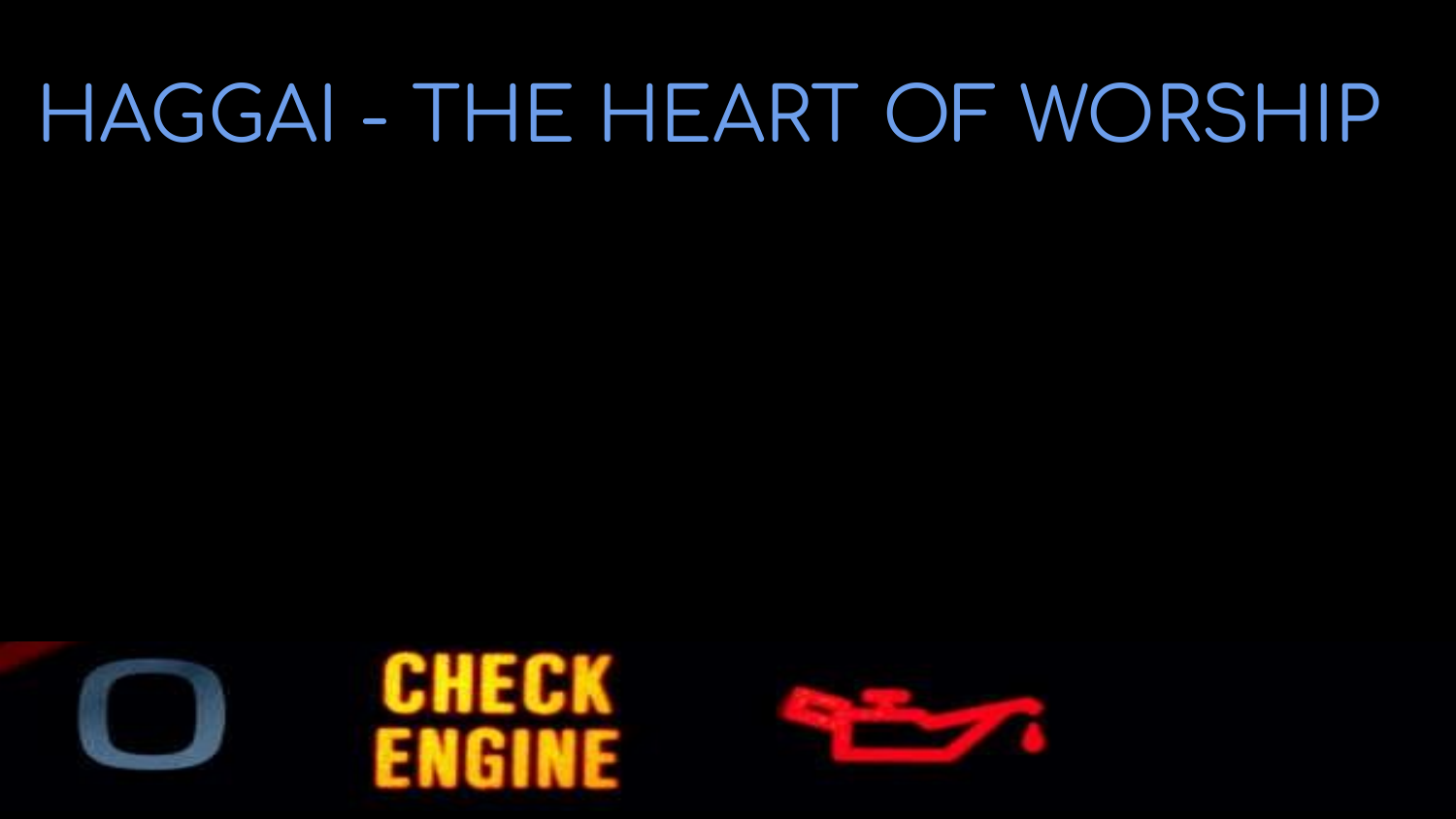## HAGGAI - THE HEART OF WORSHIP

# Haggai 1: It's time for your checkup





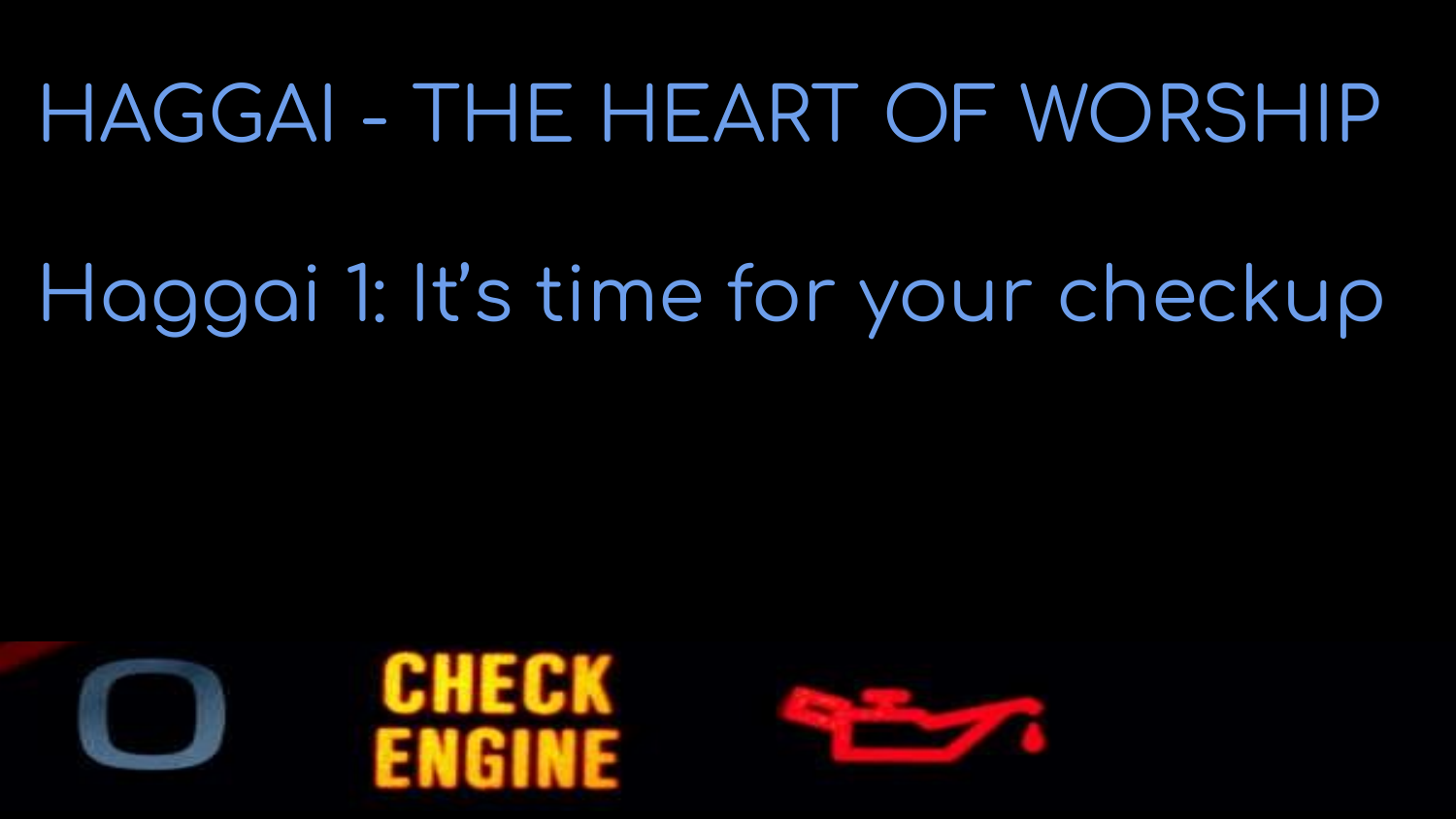



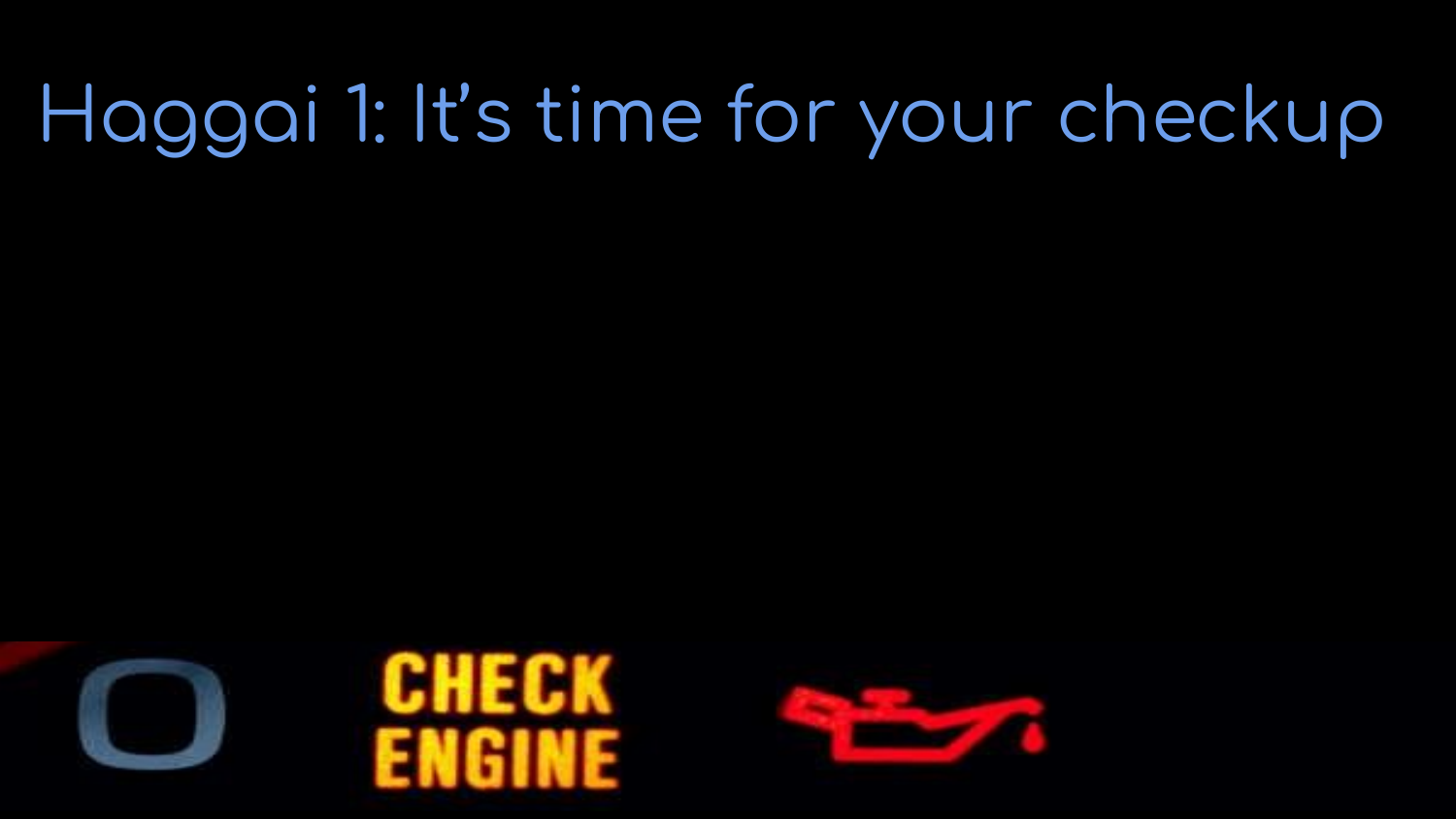### I. Your engine light is on! (Haggai 1:1-2)





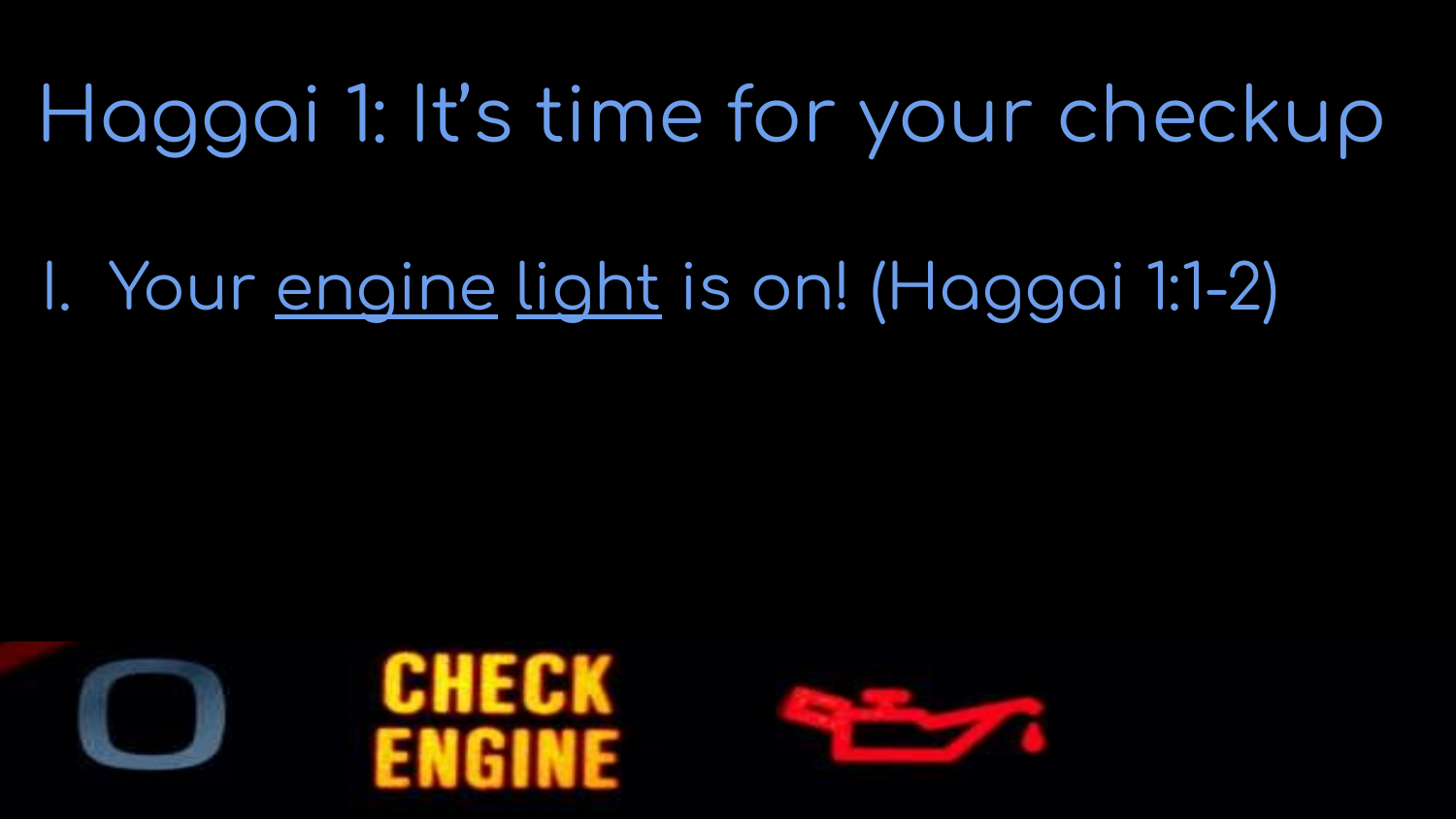I. Your engine light is on! (Haggai 1:1-2)

### A. "This" people (1:2)





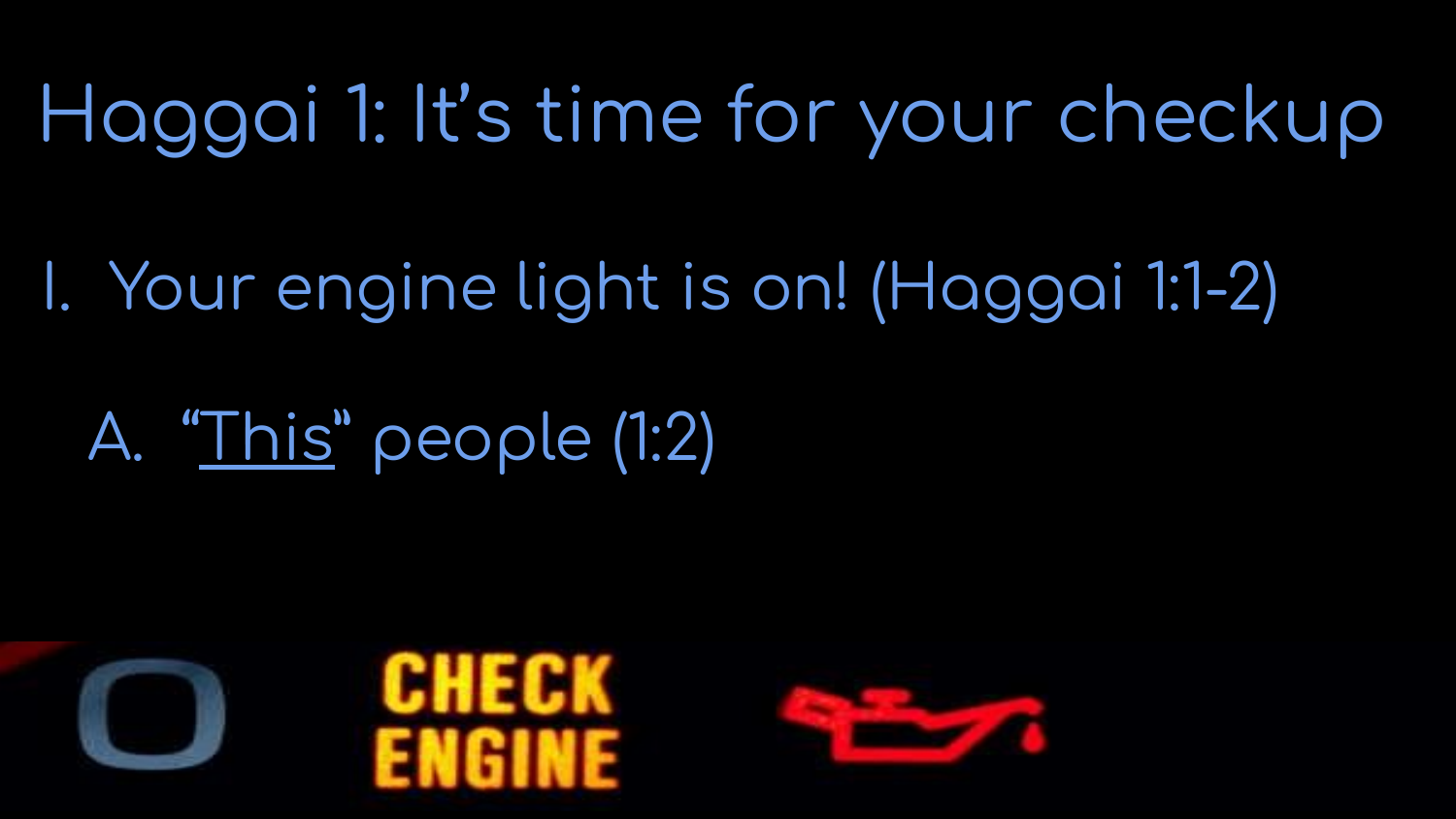I. Your engine light is on! (Haggai 1:1-2)

## A. "This" people (1:2)

"LORD of Hosts" - "Sabaoth" #"Sabbath"





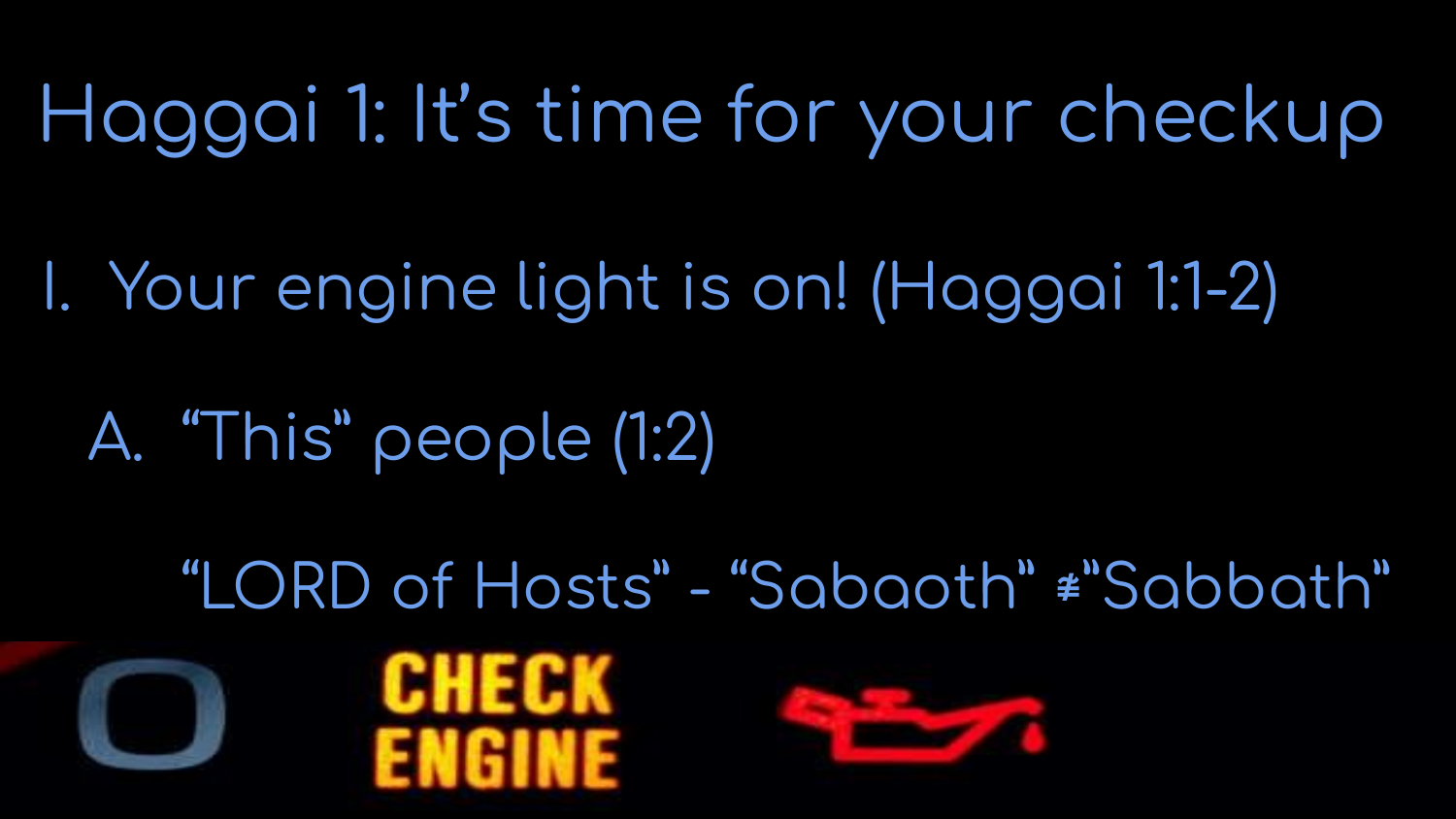I. Your engine light is on! (Haggai 1:1-2)

A. "This" people (1:2)

B. You have a heart condition





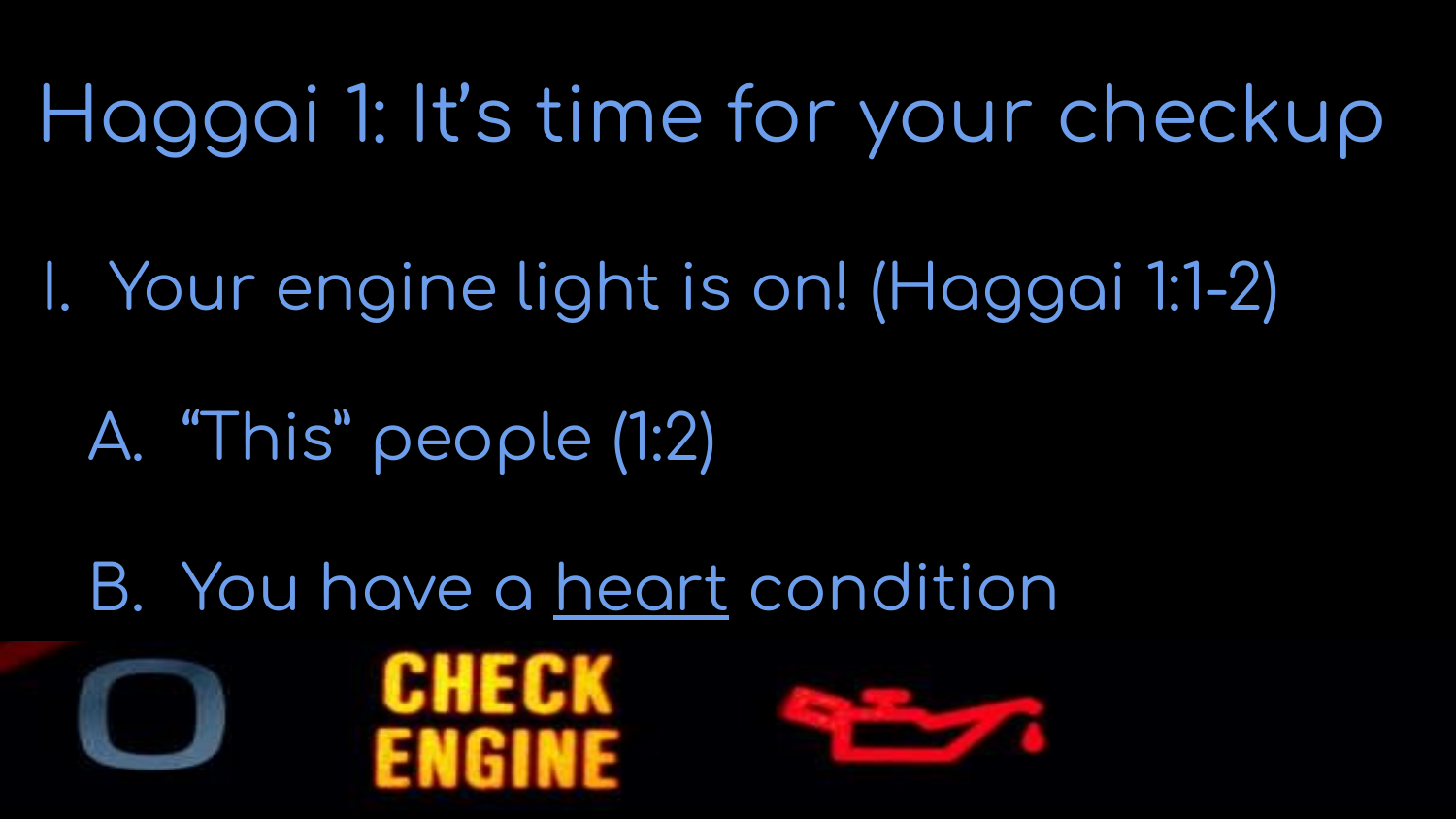### II. Pay attention to warnings (1:3-11)





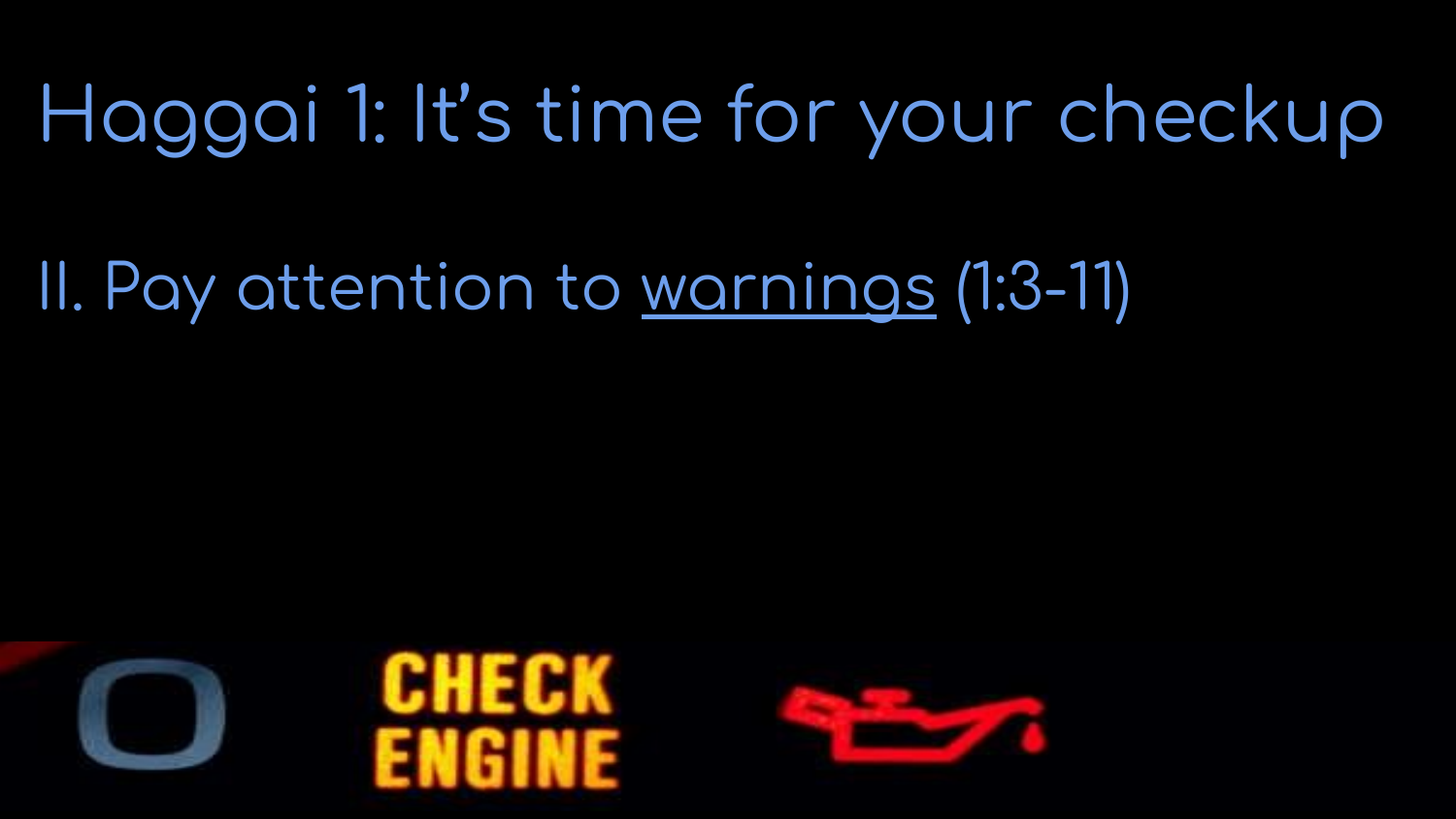II. Pay attention to warnings (1:3-11)

#### A. Crops, Clothes, and Cash (1:3-6)





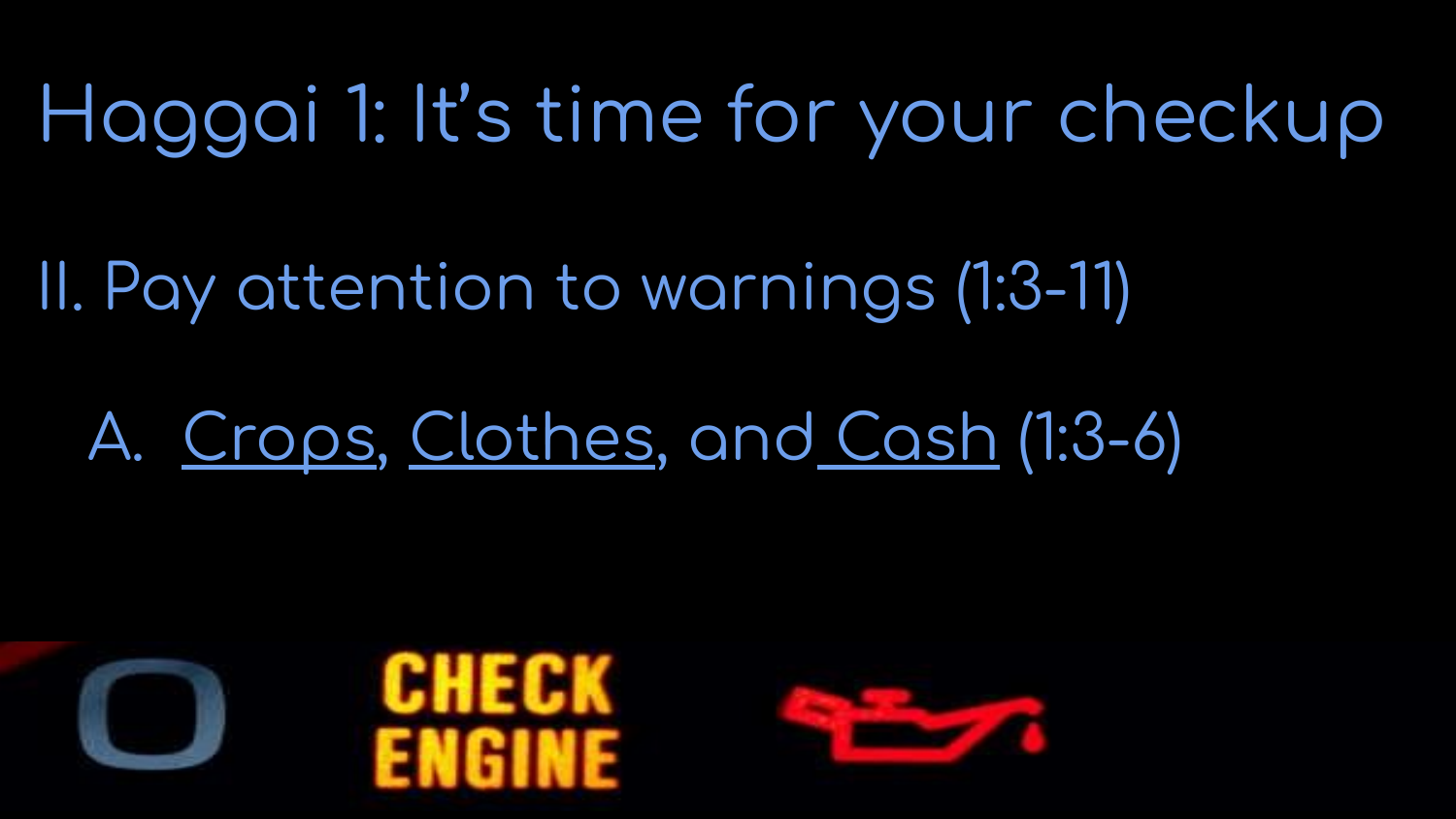II. Pay attention to warnings (1:3-11)

A. Crops, Clothes, and Cash (1:3-6)

B. You're not working properly (1:7-11)



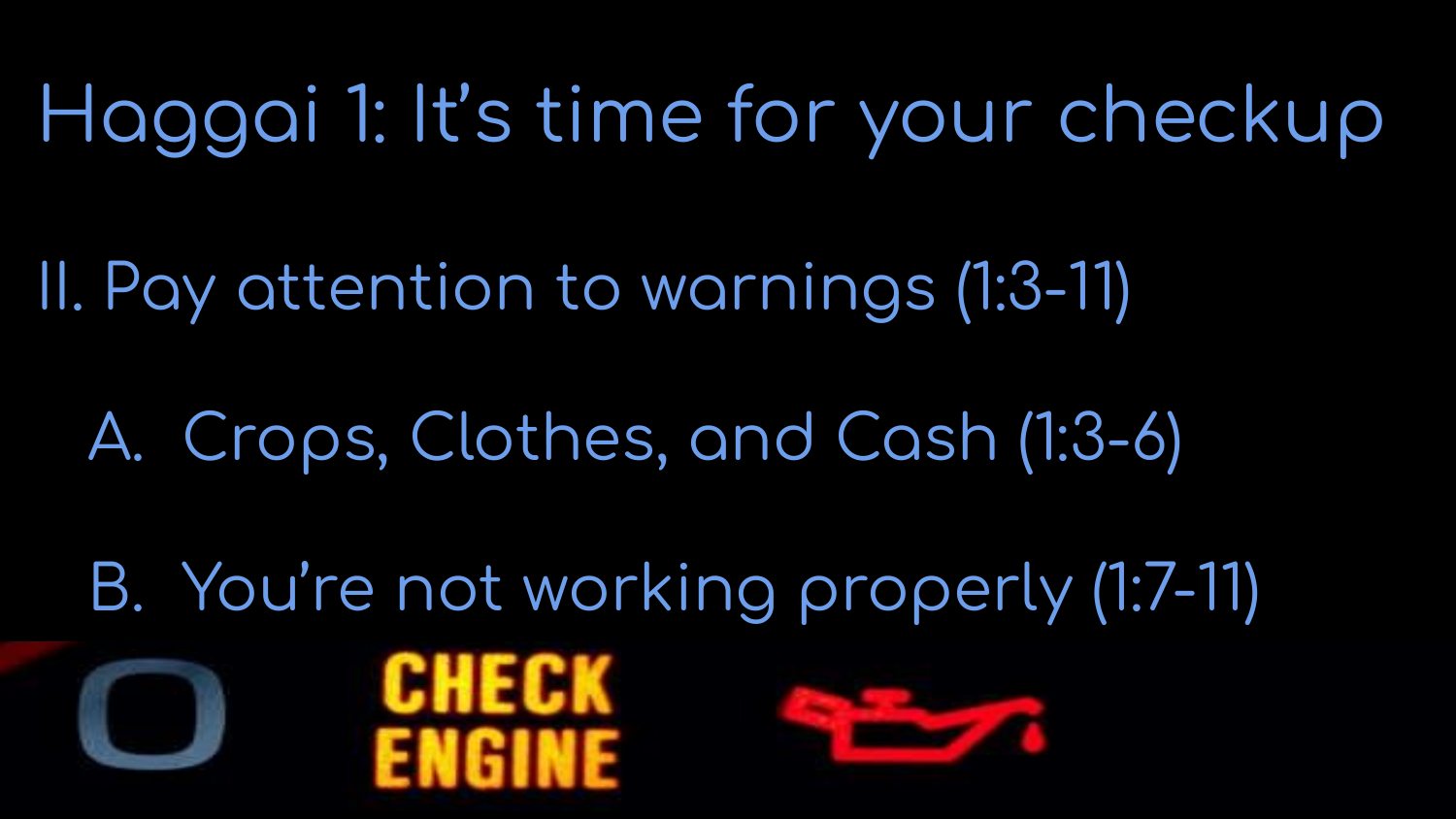



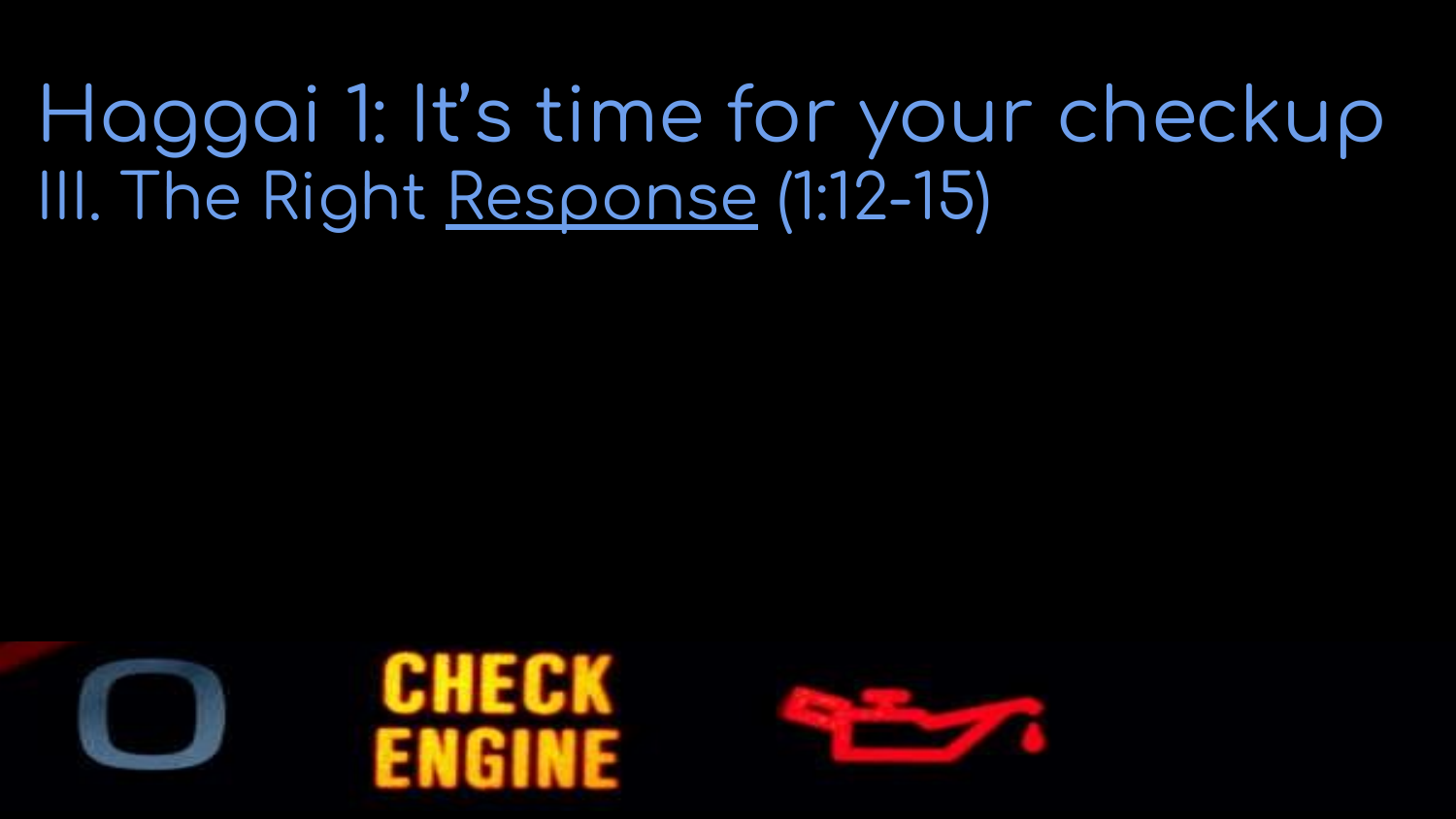A. They repented. Immediately! (1:12)





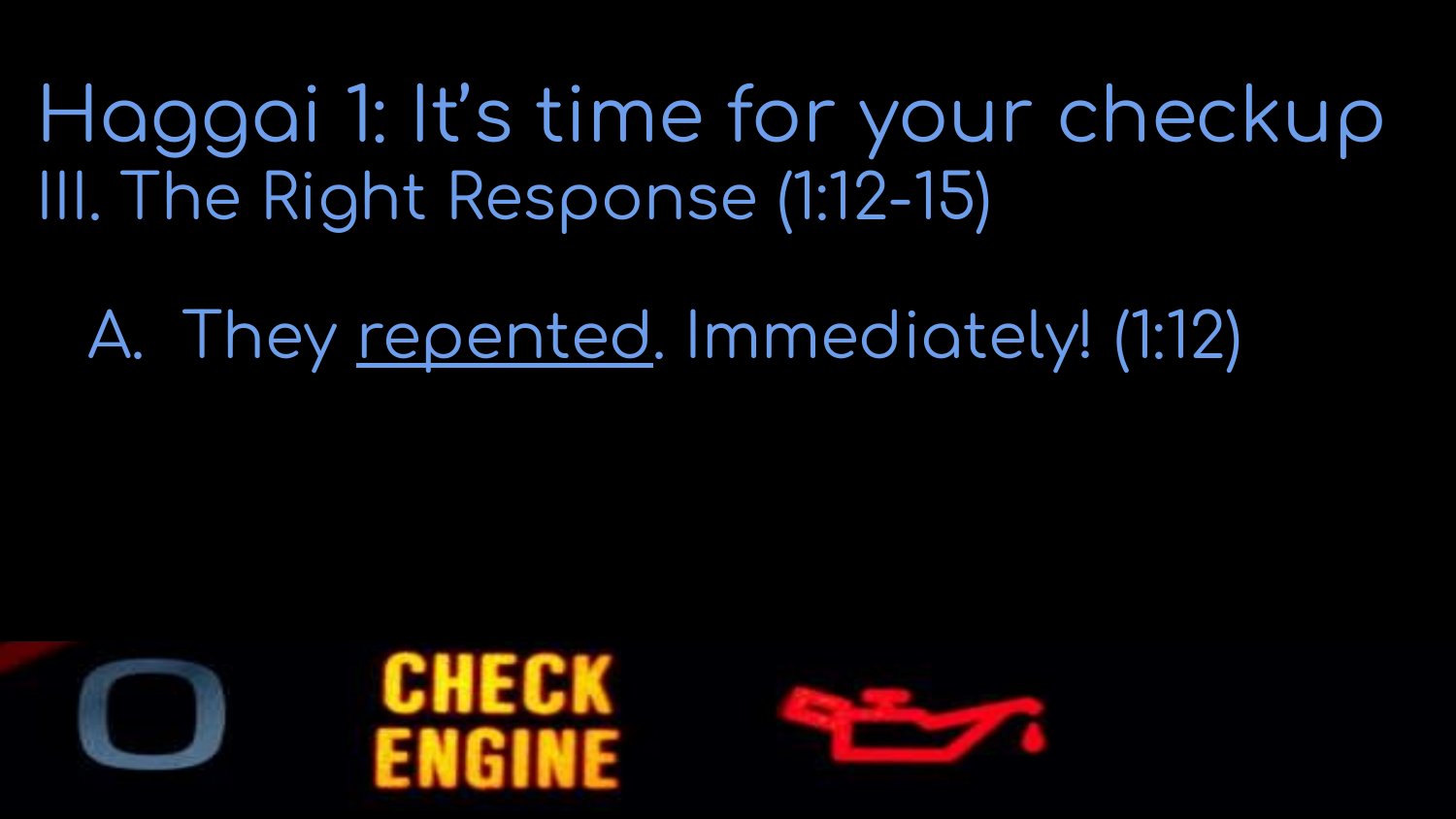A. They repented. Immediately! (1:12)

B. God responds: "I Am With You" (1:13)





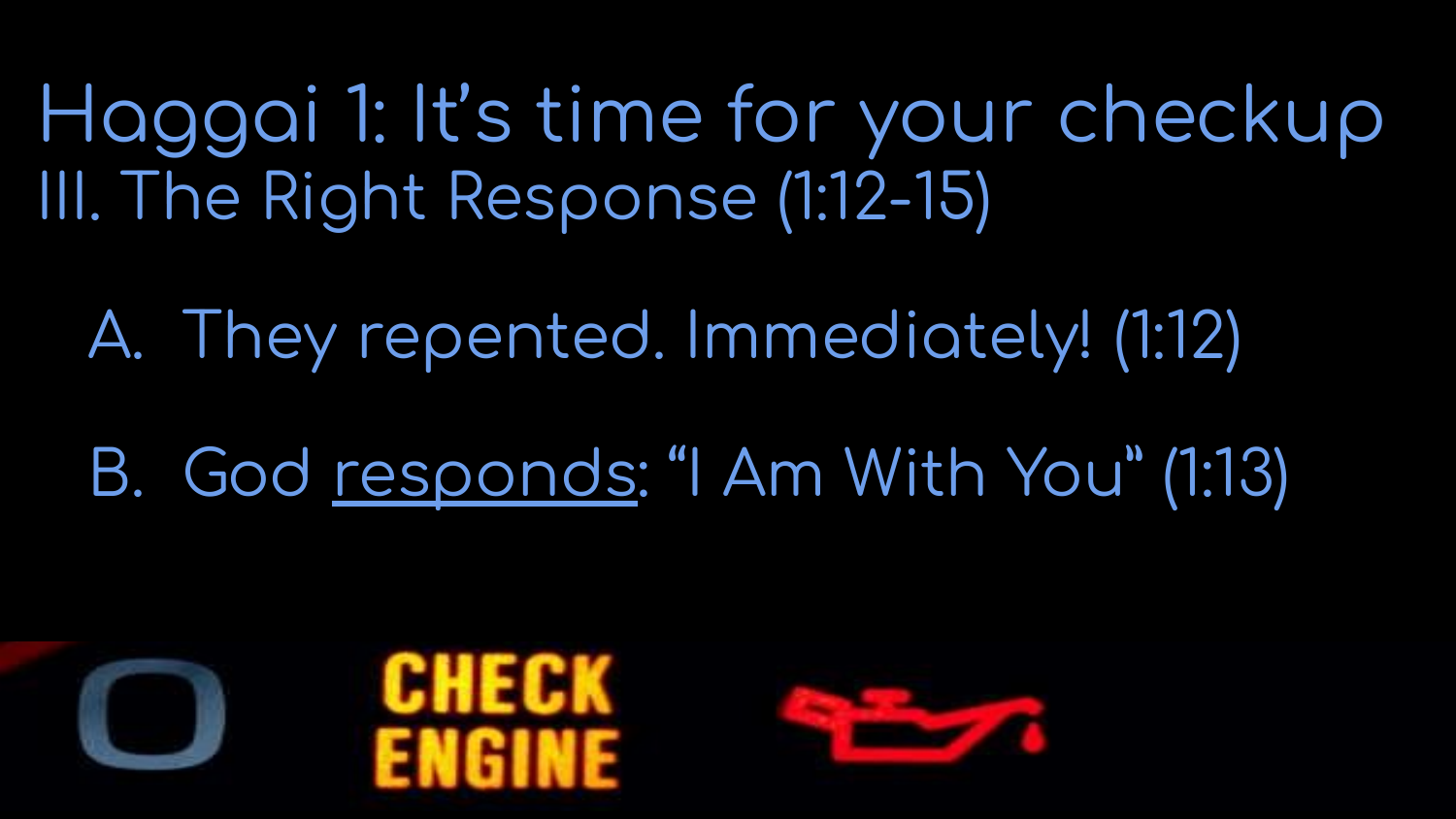A. They repented. Immediately! (1:12)

B. God responds: "I Am With You" (1:13)

C. The engine is repaired (1:14-15)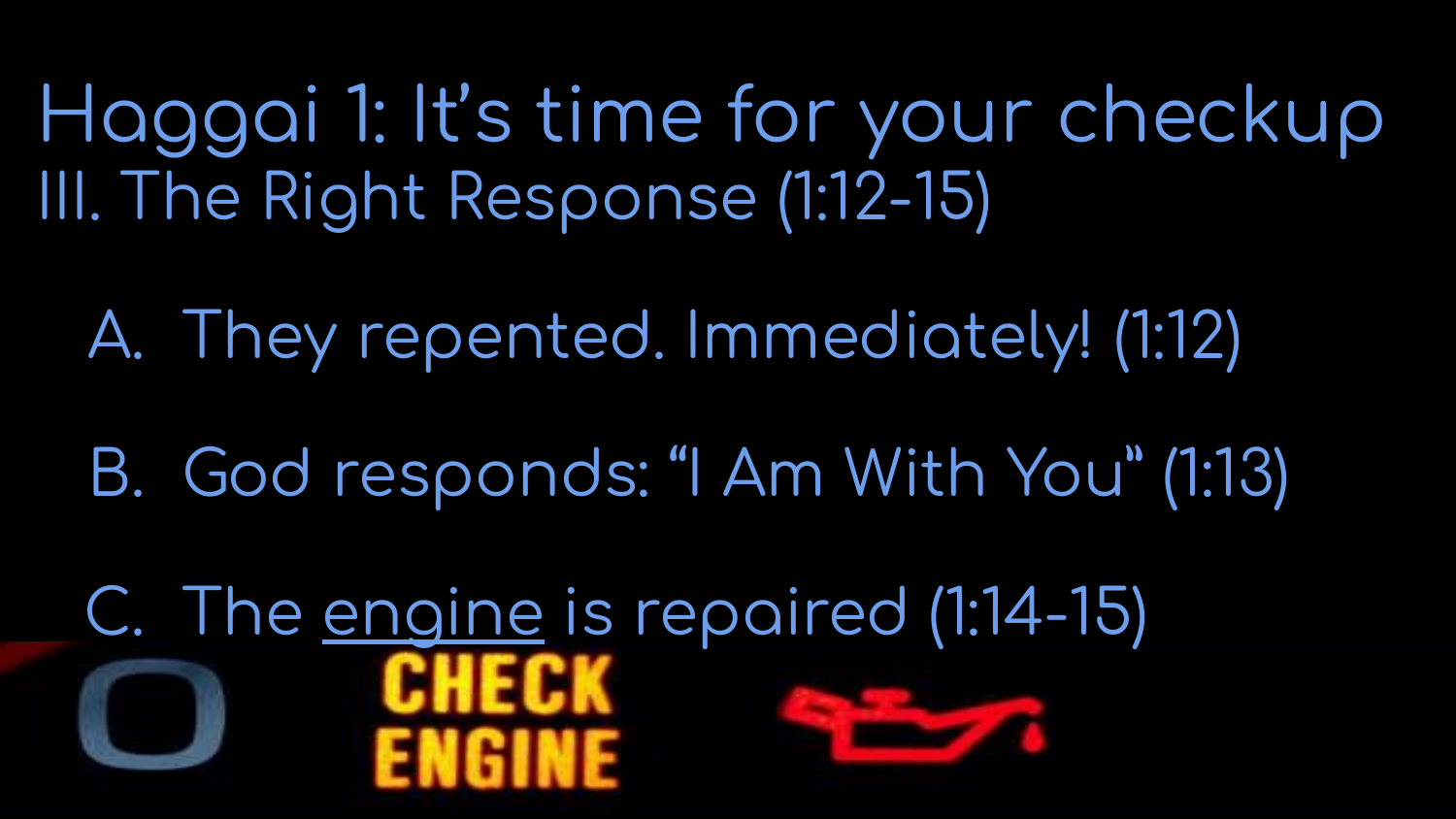#### Haggai 1: It's time for your checkup **Application:** Do you need a Tune-up, or an Overhaul?





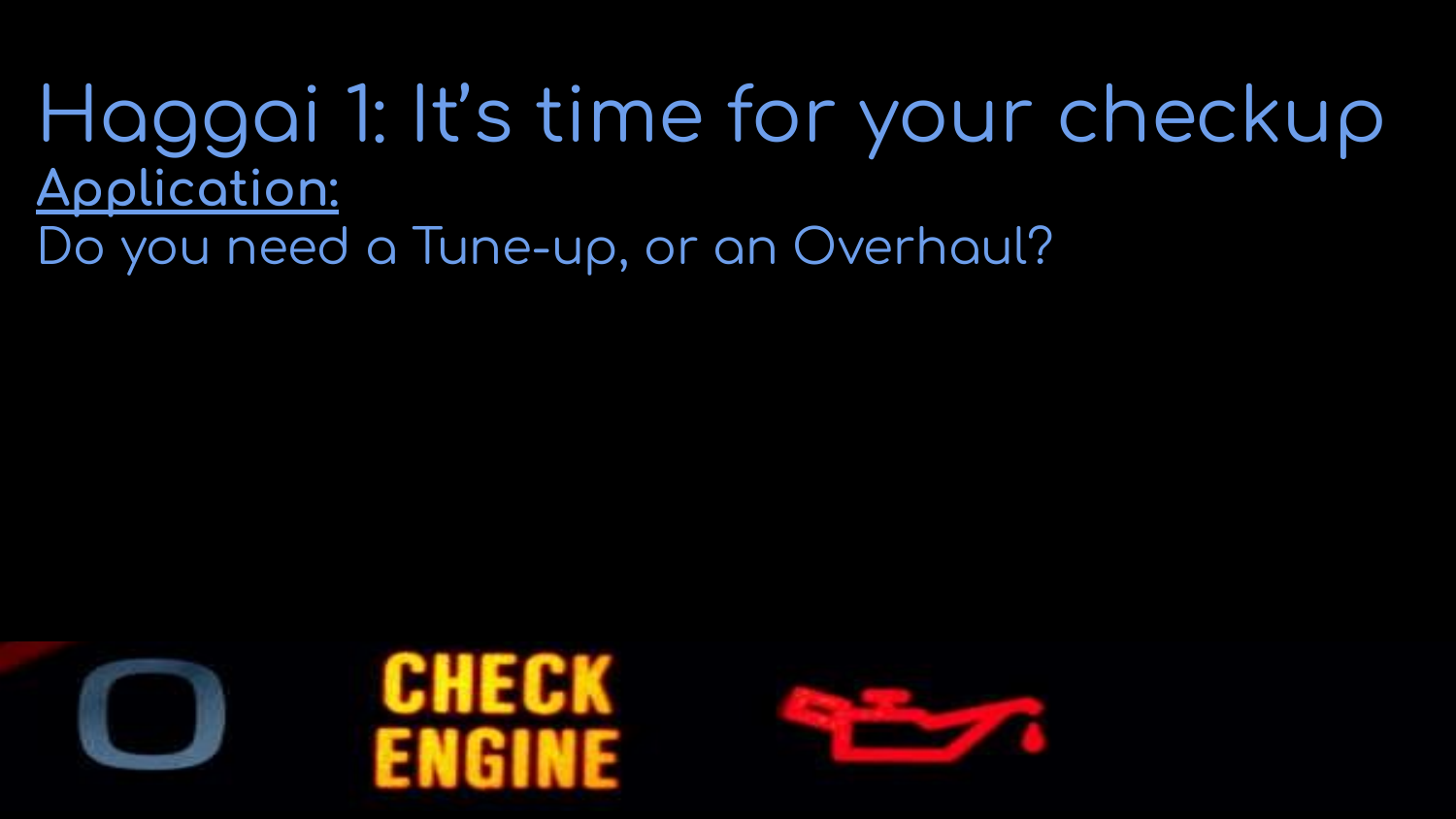Do you need a Tune-up, or an Overhaul? God doesn't need your ABILITY, just your AVAILABILITY.





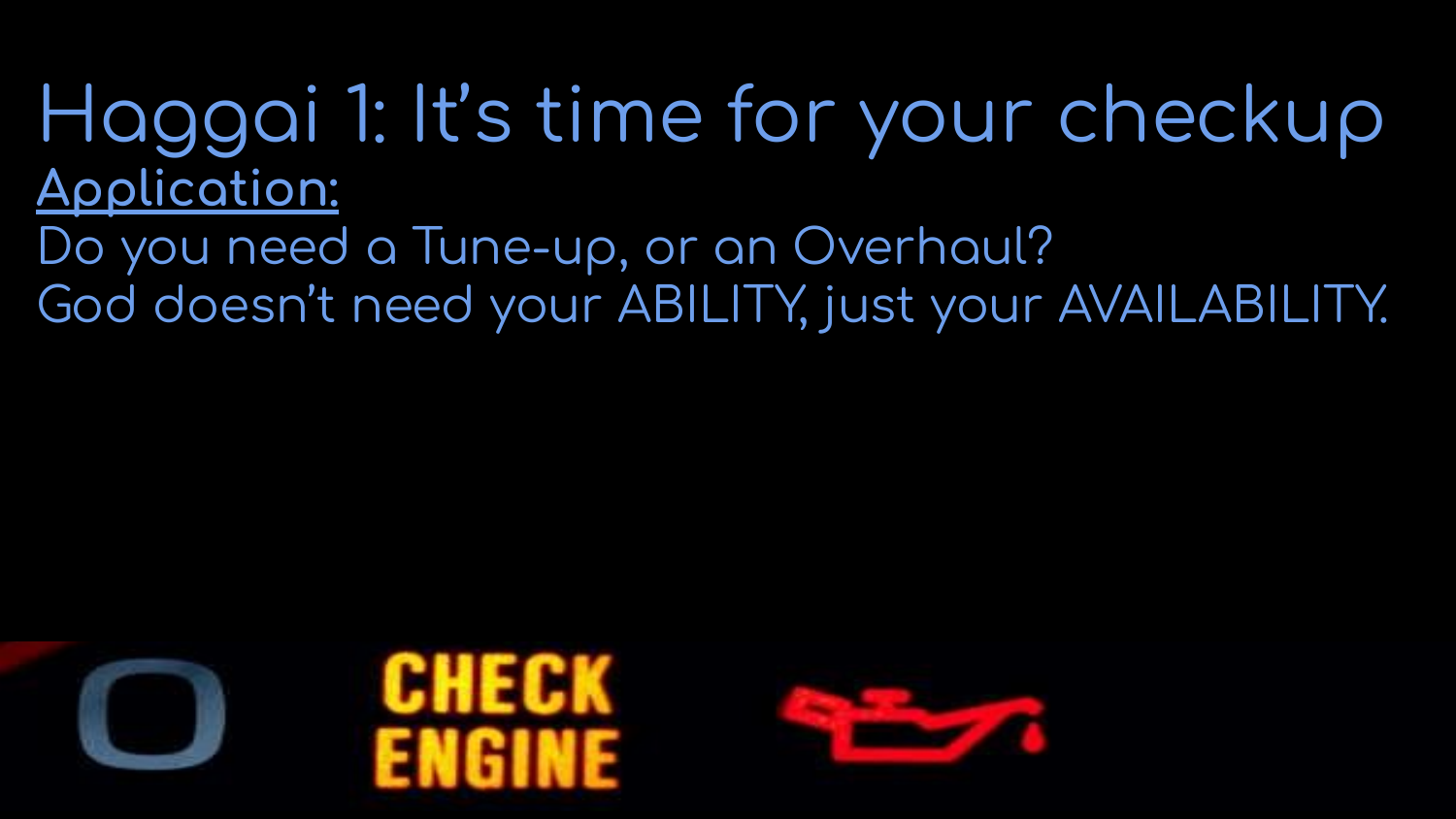Do you need a Tune-up, or an Overhaul? God doesn't need your ABILITY, just your AVAILABILITY. Are you Different? Be Different.





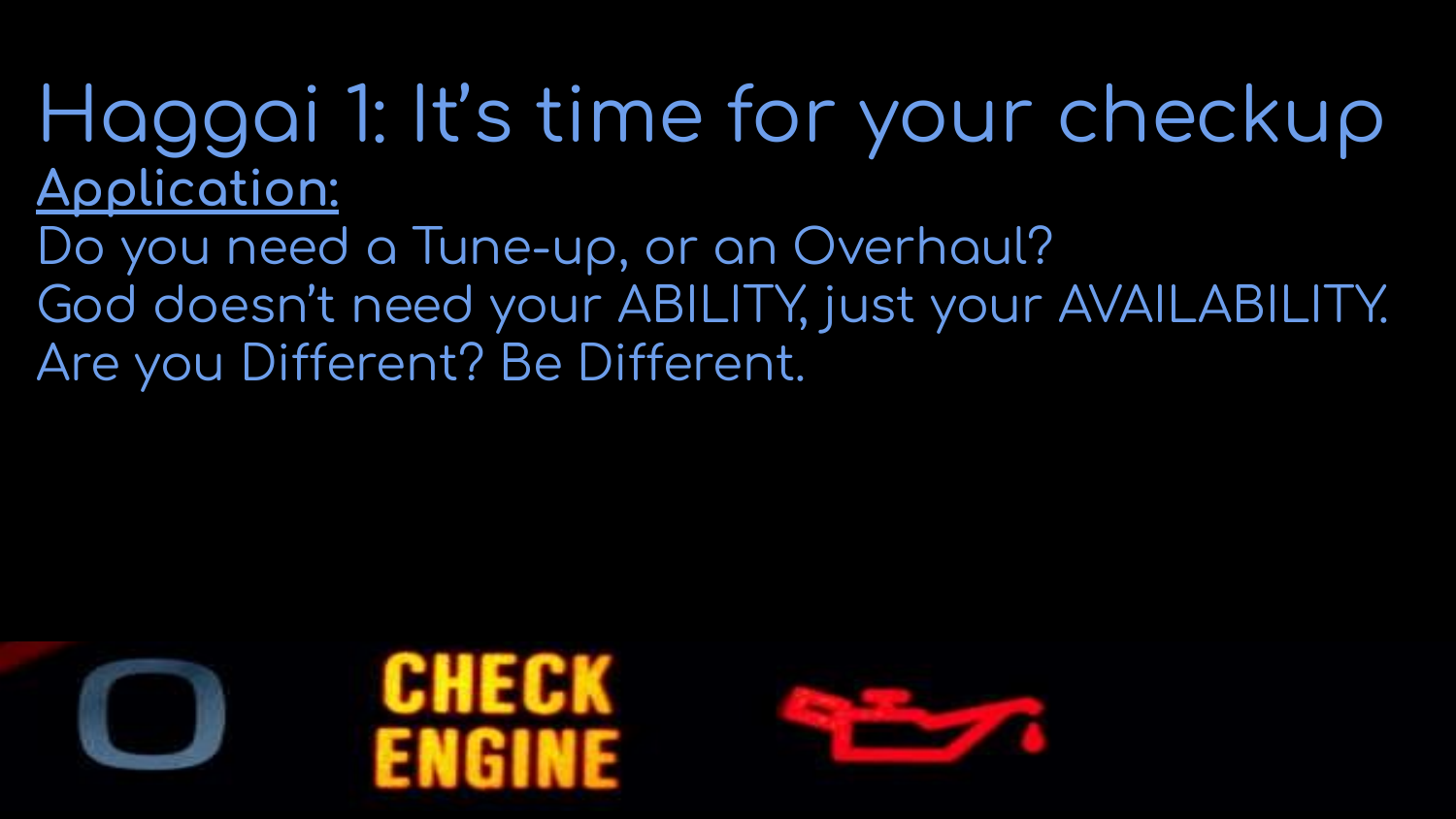Do you need a Tune-up, or an Overhaul? God doesn't need your ABILITY, just your AVAILABILITY. Are you Different? Be Different. Live as though you are Not Of This World. Be okay with being different!

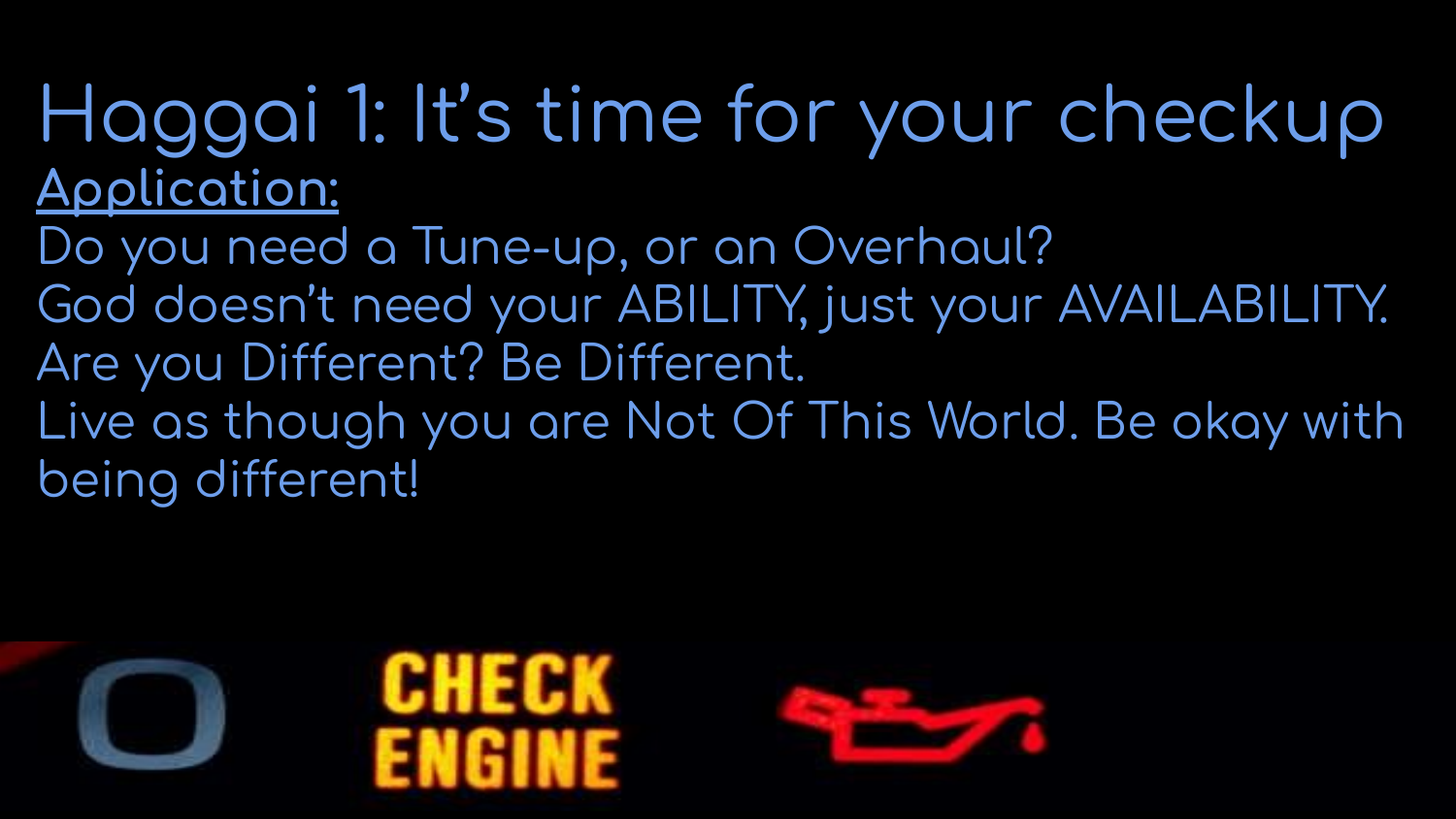Do you need a Tune-up, or an Overhaul? God doesn't need your ABILITY, just your AVAILABILITY. Are you Different? Be Different. Live as though you are Not Of This World. Be okay with being different! SO this week whenever you start the car-think about PRIORITIES. What is the "Big Picture" you're missing?